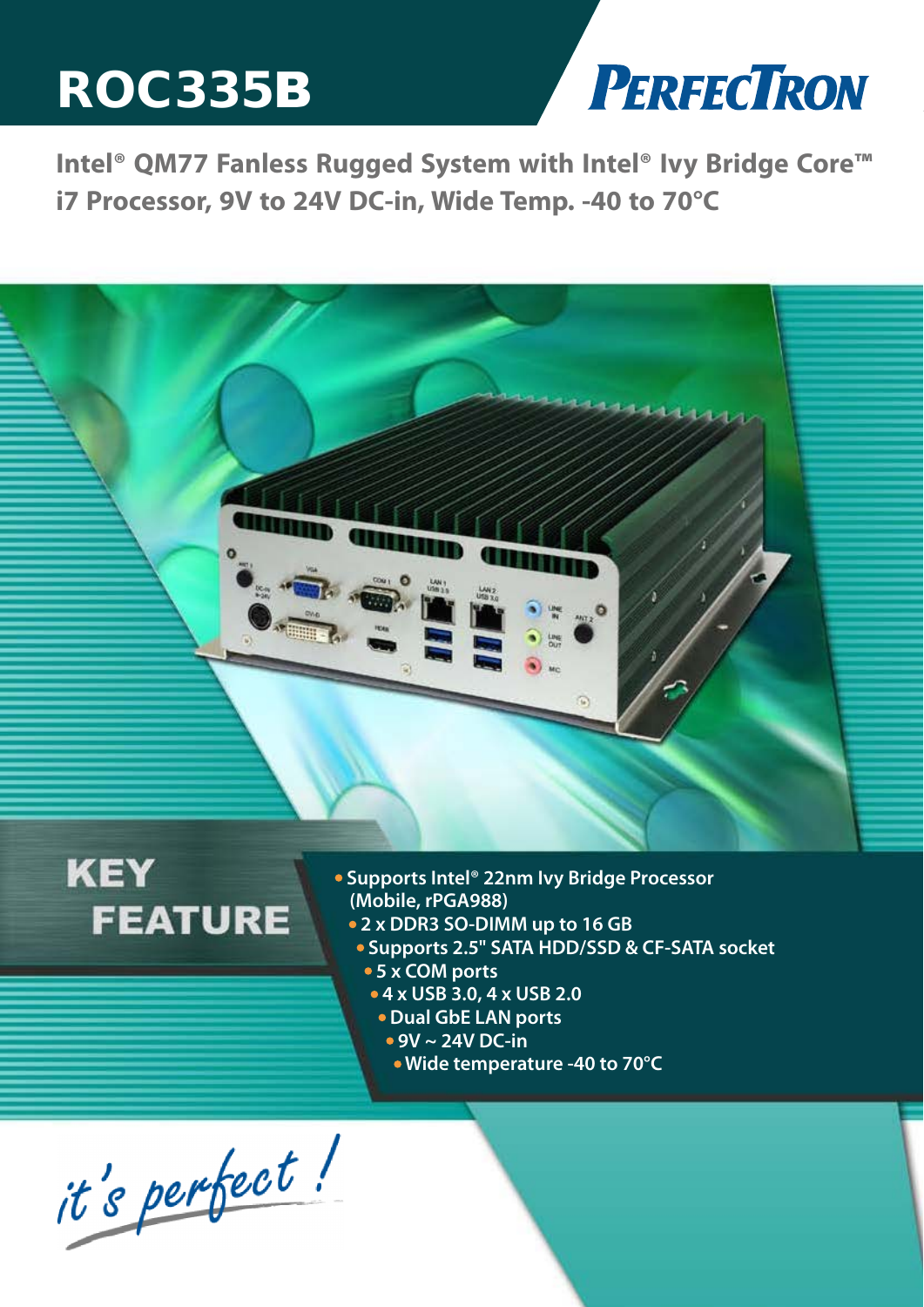# **ROC335B**



Intel® QM77 Fanless Rugged System with Intel® Ivy Bridge Core™ i7 Processor, 9V to 24V DC-in, Wide Temp. -40 to 70°C



## **Main Features**



- Supports Intel® 22nm Ivy Bridge Processor (Mobile, rPGA988)
- 2 x DDR3 SO-DIMM up to 16 GB
- Supports 2.5" SATA HDD/SSD & CF-SATA socket
- 5 x COM ports
- 4 x USB 3.0, 4 x USB 2.0
- Dual GbE LAN ports
- $\cdot$  9V  $\sim$  24V DC-in
- Wide temperature -40 to 70°C

## ▶ Specifications

| <b>System</b>           |                                                                                                                                                                                                |
|-------------------------|------------------------------------------------------------------------------------------------------------------------------------------------------------------------------------------------|
| CPU Type                | Intel® 22nm Ivy Bridge Processor (Mobile) socket<br>(rPGA988)<br>Core™ i7-3610QE 2.3 GHz (6M Cache, 45W)<br>Core™ i5-3610ME 2.7 GHz (3M Cache, 35W)<br>Core™ i3-3120ME 2.4 GHz (3M Cache, 35W) |
| Chipset                 | Intel® OM77                                                                                                                                                                                    |
| <b>Ethernet Chipset</b> | Intel® 82579LM & 82574IT GbE                                                                                                                                                                   |
| Memory Type             | 2 x 204-pin SO-DIMM DDR3 1333/1600 up to 16<br>GB                                                                                                                                              |
| <b>BIOS</b>             | AMI® BIOS                                                                                                                                                                                      |
| <b>Expansion Slot</b>   | 1 x Mini PCIe slot                                                                                                                                                                             |
| Storage                 | 1 x 2.5" SATA HDD/SSD<br>1 x CF-SATA socket                                                                                                                                                    |

#### **Front I/O**

| <b>USB</b>     | 4 x USB 2.0      |
|----------------|------------------|
| <b>COM</b>     | 4 x RS232        |
| Power Button   | Yes              |
| Power LED      | Yes              |
| <b>HDD LED</b> | Yes              |
| Audio          | Mic-in, Line-out |

#### **Rear I/O**

| VGA         |                            |
|-------------|----------------------------|
| DVI-D       |                            |
| <b>HDMI</b> |                            |
| Ethernet    | $2 \times$ RJ45            |
| <b>USB</b>  | 4 x USB 3.0                |
| Audio       | Mic-in, Line-in, Line-out  |
| <b>COM</b>  | 1 x RS232/422/485          |
| Antenna     | Reserved two antenna holes |
| DC-Jack     |                            |

#### **Mechanical & Environment**

| Construction                         | Aluminum chassis with fanless design                                                        |
|--------------------------------------|---------------------------------------------------------------------------------------------|
| Power<br>Requirement                 | 9V to 24V DC-in                                                                             |
| Dimension<br>$(W \times H \times D)$ | 237 x 88 x 293 mm<br>$(9.3" \times 3.5" \times 11.5")$                                      |
| Operating Temp.                      | -40 to 70°C (ambient with air flow)<br>*i3-3120ME up to 70°C<br>i5, i7 up to $60^{\circ}$ C |
| Storage Temp.                        | -40 to $70^{\circ}$ C                                                                       |
| <b>Relative Humidity</b>             | 10% to 90%, non-condensing                                                                  |
| Certifications                       | CE, FCC                                                                                     |

#### *www.perfectron.com*

\*All specifications and photos are subject to change without notice.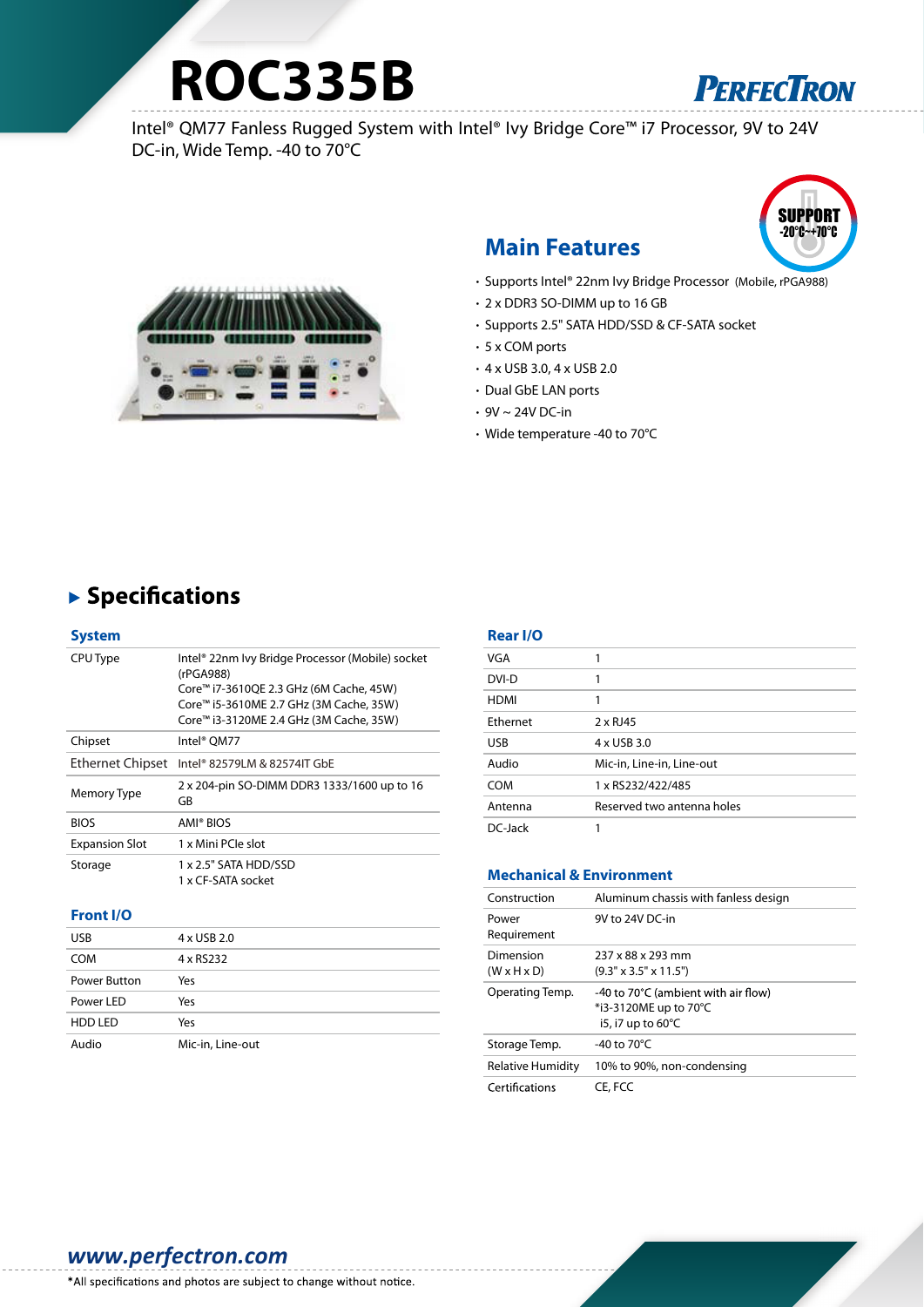Fanless Rugged System - ROC335B PERFECTRON

# **Mechanical Drawing**



*www.perfectron.com*

\*All specifications and photos are subject to change without notice.